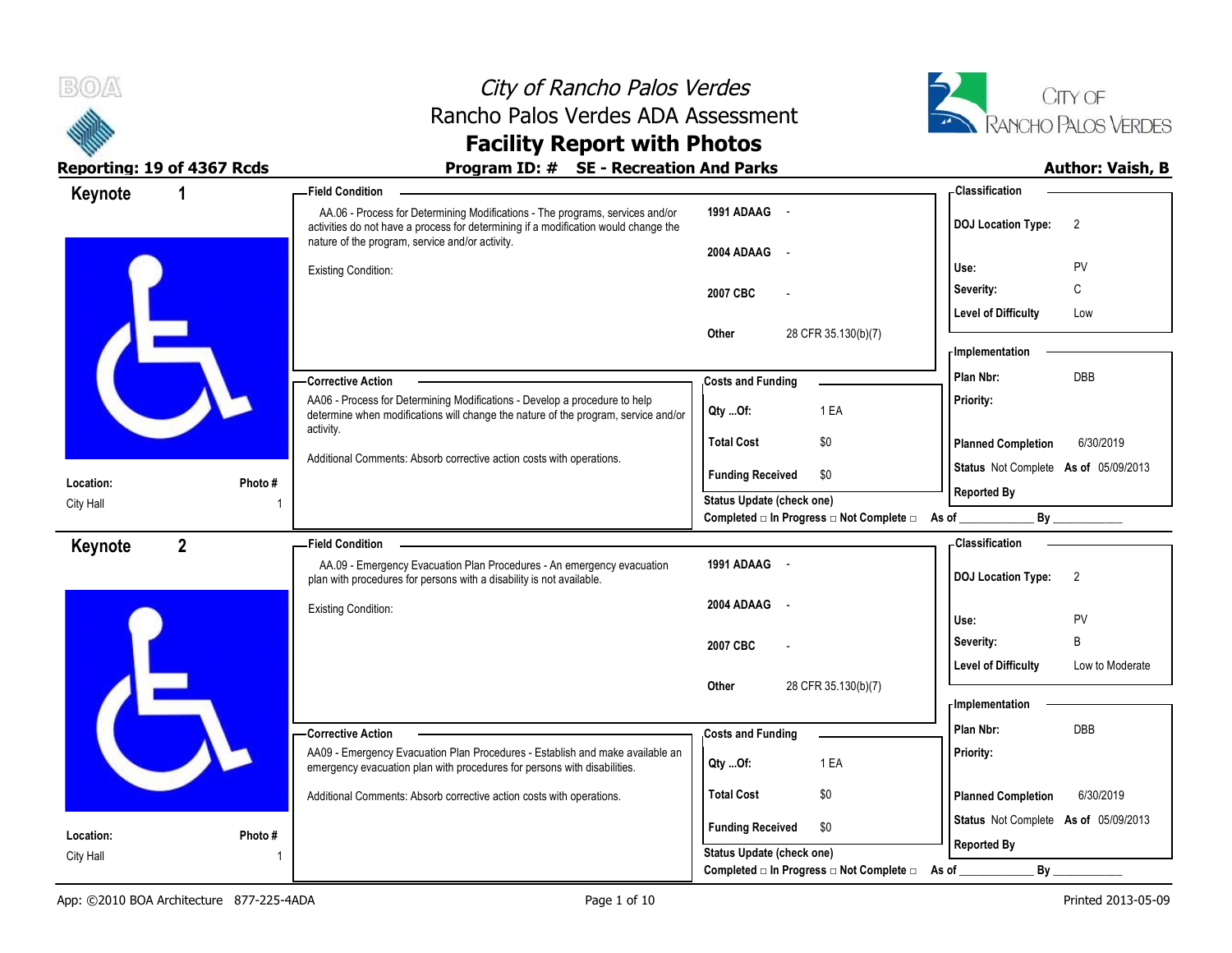



### **Facility Report with Photos** Reporting: 19 of 4367 Rcds **Program ID: # SE - Recreation And Parks Program ID: # SE - Recreation And Parks Program ID: # SE - Recreation And Parks Program ID: # SE - Recreation And Parks Program 10: 10**

| Keynote                | $\mathbf{3}$ | -Field Condition                                                                                                             |                                                  | <b>Classification</b>                          |
|------------------------|--------------|------------------------------------------------------------------------------------------------------------------------------|--------------------------------------------------|------------------------------------------------|
|                        |              | AC.05A - Communications Aids or Services - There are no communications aids<br>or services that are provided upon request.   | 1991 ADAAG -                                     | <b>DOJ Location Type:</b><br>2                 |
|                        |              | <b>Existing Condition:</b>                                                                                                   | 2004 ADAAG -                                     |                                                |
|                        |              |                                                                                                                              |                                                  | PV<br>Use:                                     |
|                        |              |                                                                                                                              | 2007 CBC                                         | Severity:<br>B                                 |
|                        |              |                                                                                                                              |                                                  | <b>Level of Difficulty</b><br>Low              |
|                        |              |                                                                                                                              | 28 CFR 35.160(b)(2)<br>Other                     | - Implementation                               |
|                        |              | -Corrective Action                                                                                                           |                                                  | <b>DBB</b><br>Plan Nbr:                        |
|                        |              | AC05A - Communication Aids or Services - Develop a procedure for                                                             | <b>Costs and Funding</b>                         | Priority:                                      |
|                        |              | communications aids or services to be provided upon request.                                                                 | 1 EA<br>Qty Of:                                  |                                                |
|                        |              | Additional Comments: Absorb corrective action costs with operations.                                                         | \$0<br><b>Total Cost</b>                         | <b>Planned Completion</b><br>6/30/2019         |
|                        |              |                                                                                                                              | <b>Funding Received</b><br>\$0                   | Status Not Complete As of 05/09/2013           |
| Location:              | Photo #      |                                                                                                                              | Status Update (check one)                        | <b>Reported By</b>                             |
| City Hall              |              |                                                                                                                              | Completed □ In Progress □ Not Complete □ As of _ | By                                             |
| Keynote                | 4            | <b>Field Condition</b>                                                                                                       |                                                  | <b>Classification</b>                          |
|                        |              | AC.06B - Teletypewriter (TTY) Device - The program, service, and/or activity<br>does not have a Teletypewriter (TTY) Device. | 1991 ADAAG -                                     | <b>DOJ Location Type:</b><br>2                 |
|                        |              | <b>Existing Condition:</b>                                                                                                   | 2004 ADAAG -                                     | PV<br>Use:                                     |
|                        |              |                                                                                                                              | 2007 CBC                                         | C<br>Severity:                                 |
|                        |              |                                                                                                                              |                                                  | <b>Level of Difficulty</b><br>Moderate to High |
|                        |              |                                                                                                                              | 28 CFR 35.161(a)<br>Other                        |                                                |
|                        |              |                                                                                                                              |                                                  | <b>Implementation</b>                          |
|                        |              | -Corrective Action                                                                                                           | <b>Costs and Funding</b>                         | <b>DBB</b><br>Plan Nbr:                        |
|                        |              | AC06B - Teletypewriter (TTY) Device - Provide a Teletypewriter (TTY) Device.                                                 | 1 EA<br>Qty Of:                                  | Priority:                                      |
|                        |              | Additional Comments: Absorb corrective action costs with operations.                                                         |                                                  |                                                |
|                        |              |                                                                                                                              | <b>Total Cost</b><br>\$3,600                     | <b>Planned Completion</b><br>6/30/2019         |
|                        |              |                                                                                                                              | <b>Funding Received</b><br>\$0                   | Status Not Complete As of 05/09/2013           |
| Location:<br>City Hall | Photo #      |                                                                                                                              | Status Update (check one)                        | <b>Reported By</b>                             |
|                        |              |                                                                                                                              | Completed □ In Progress □ Not Complete □         | By<br>As of                                    |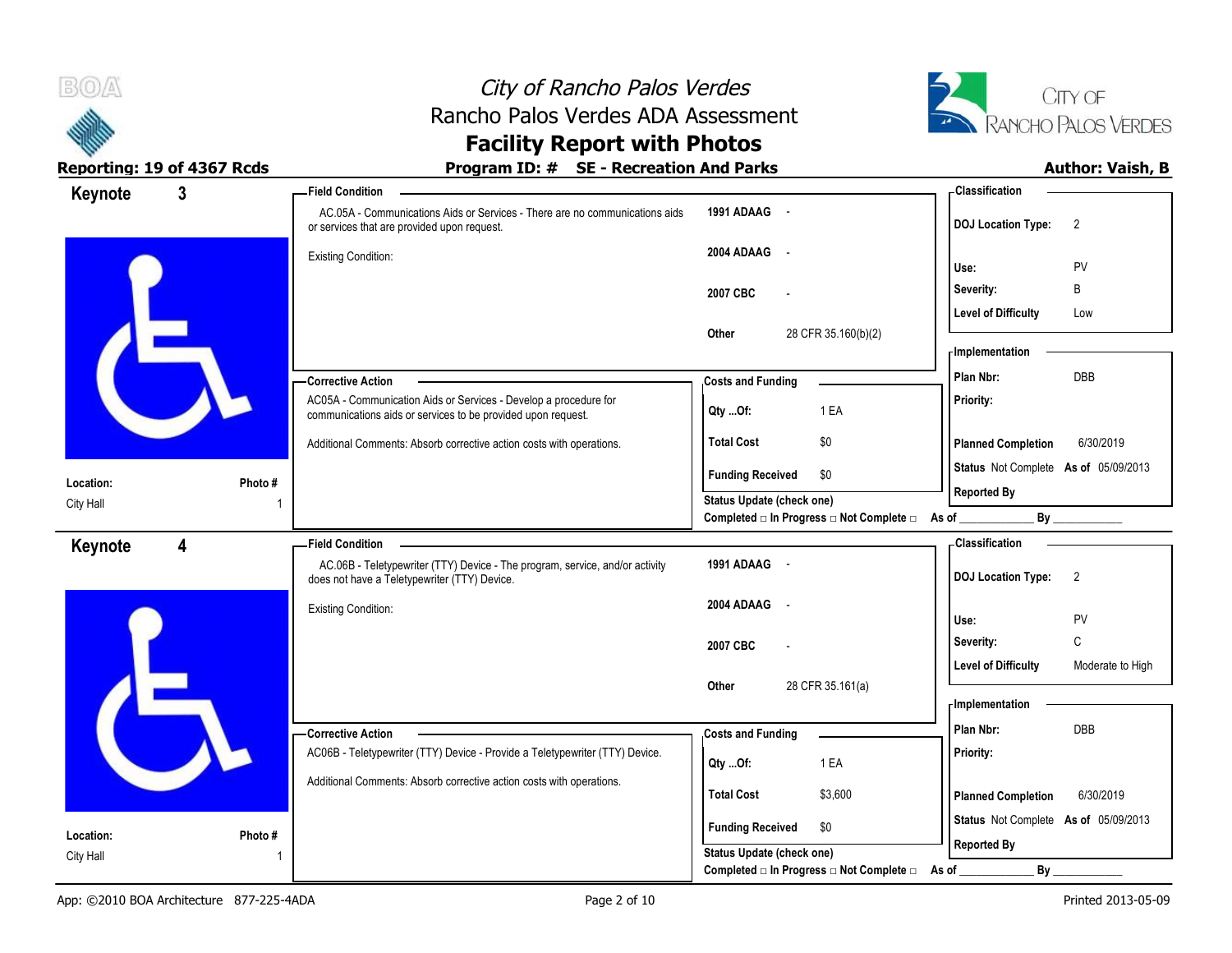



| Keynote   | $5\phantom{.0}$ | <b>Field Condition</b>                                                                                                                                                               |                                                         | - Classification                                                     |
|-----------|-----------------|--------------------------------------------------------------------------------------------------------------------------------------------------------------------------------------|---------------------------------------------------------|----------------------------------------------------------------------|
|           |                 | AC.06C - Teletypewriter (TTY) Device Training - The staff is not trained in the<br>use of the Teletypewriter (TTY) Device.                                                           | 1991 ADAAG -                                            | <b>DOJ Location Type:</b><br>$\overline{2}$                          |
|           |                 | <b>Existing Condition:</b>                                                                                                                                                           | 2004 ADAAG<br>$\sim$                                    | PV<br>Use:                                                           |
|           |                 |                                                                                                                                                                                      | 2007 CBC                                                | C<br>Severity:                                                       |
|           |                 |                                                                                                                                                                                      |                                                         | <b>Level of Difficulty</b><br>Low                                    |
|           |                 |                                                                                                                                                                                      | 28 CFR 35.161(a)<br>Other                               | <b>Implementation</b>                                                |
|           |                 | - Corrective Action                                                                                                                                                                  | <b>Costs and Funding</b>                                | Plan Nbr:<br>DBB                                                     |
|           |                 | AC06C - Teletypewriter (TTY) Device Training - Train staff members and inform<br>volunteers on the use of the Teletypewriter (TTY) Device.                                           | 1 EA<br>Qty Of:                                         | Priority:                                                            |
|           |                 | Additional Comments: Absorb corrective action costs with operations.                                                                                                                 | <b>Total Cost</b><br>\$0                                | <b>Planned Completion</b><br>6/30/2019                               |
| Location: | Photo#          |                                                                                                                                                                                      | <b>Funding Received</b><br>\$0                          | Status Not Complete As of 05/09/2013                                 |
| City Hall |                 |                                                                                                                                                                                      | <b>Status Update (check one)</b>                        | <b>Reported By</b>                                                   |
|           |                 |                                                                                                                                                                                      | Completed □ In Progress □ Not Complete □ As of ________ | By                                                                   |
| Keynote   | $6\phantom{1}$  | <b>Field Condition</b><br>AC.07B - Teletypewriter (TTY) Device Access to Emergency Number(s) - The<br>program, service, and/or activity does not provide direct Teletypewriter (TTY) | 1991 ADAAG -                                            | <b>Classification</b><br>$\overline{2}$<br><b>DOJ Location Type:</b> |
|           |                 | Devices to emergency number(s).                                                                                                                                                      | 2004 ADAAG<br>$\sim$                                    |                                                                      |
|           |                 | <b>Existing Condition:</b>                                                                                                                                                           |                                                         | Use:<br>PV                                                           |
|           |                 |                                                                                                                                                                                      | 2007 CBC                                                | B<br>Severity:                                                       |
|           |                 |                                                                                                                                                                                      |                                                         | <b>Level of Difficulty</b><br>Low                                    |
|           |                 |                                                                                                                                                                                      | 28 CFR 35.162<br>Other                                  | - Implementation                                                     |
|           |                 | -Corrective Action                                                                                                                                                                   | <b>Costs and Funding</b>                                | Plan Nbr:<br>DBB                                                     |
|           |                 | AC07A - Telephone Access to Emergency Services - Develop a plan to provide<br>telephone access to emergency services.                                                                | 1 EA<br>Qty Of:                                         | Priority:                                                            |
|           |                 | Additional Comments: Absorb corrective action costs with operations.                                                                                                                 | <b>Total Cost</b><br>\$0                                | <b>Planned Completion</b><br>6/30/2019                               |
| Location: | Photo #         |                                                                                                                                                                                      | <b>Funding Received</b><br>\$0                          | Status Not Complete As of 05/09/2013                                 |
| City Hall |                 |                                                                                                                                                                                      | Status Update (check one)                               | <b>Reported By</b>                                                   |
|           |                 |                                                                                                                                                                                      | Completed □ In Progress □ Not Complete □ As of          | By                                                                   |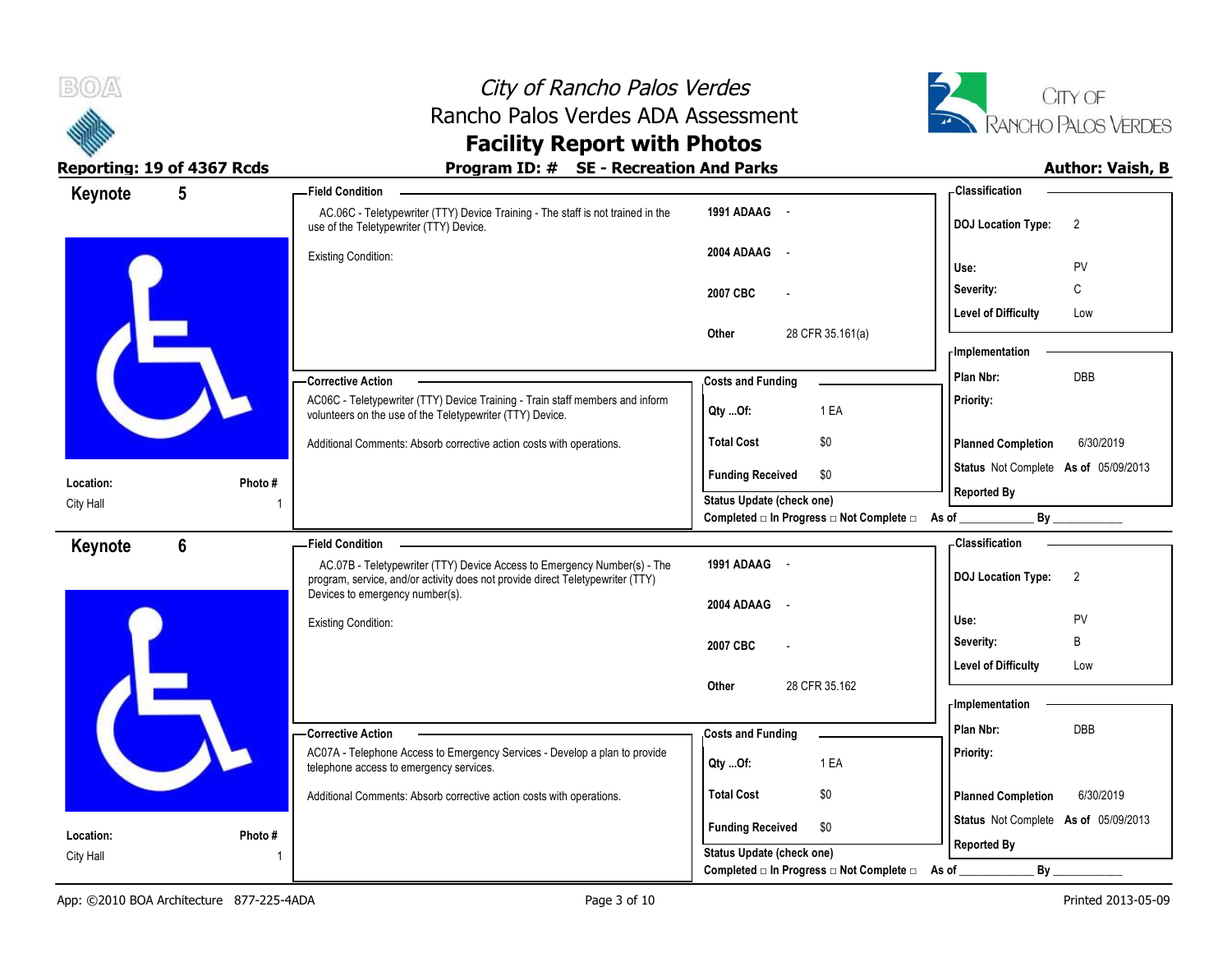



| Keynote   | $\overline{7}$ | -Field Condition                                                                                                                                   |                                                                                    | - Classification                            |
|-----------|----------------|----------------------------------------------------------------------------------------------------------------------------------------------------|------------------------------------------------------------------------------------|---------------------------------------------|
|           |                | AC.08 - Activated Alarm Awareness - There is no means of assuring that<br>persons with auditory disabilities are made aware of an activated alarm. | 1991 ADAAG -                                                                       | <b>DOJ Location Type:</b><br>$\overline{2}$ |
|           |                | <b>Existing Condition:</b>                                                                                                                         | 2004 ADAAG<br>$\sim$ $\sim$                                                        | PV<br>Use:                                  |
|           |                |                                                                                                                                                    | 2007 CBC                                                                           | Severity:<br>Α                              |
|           |                |                                                                                                                                                    |                                                                                    | <b>Level of Difficulty</b><br>Low           |
|           |                |                                                                                                                                                    | 28 CFR 35.160(b)(2)<br>Other                                                       | <b>Implementation</b>                       |
|           |                | - Corrective Action                                                                                                                                | <b>Costs and Funding</b>                                                           | DBB<br>Plan Nbr:                            |
|           |                | AC08 - Activated Alarm Awareness - Develop a plan to ensure persons with<br>auditory disabilities are made aware of an activated alarm.            | 1 EA<br>Qty Of:                                                                    | Priority:                                   |
|           |                | Additional Comments: Absorb corrective action costs with operations.                                                                               | <b>Total Cost</b><br>\$0                                                           | <b>Planned Completion</b><br>6/30/2019      |
| Location: | Photo#         |                                                                                                                                                    | <b>Funding Received</b><br>\$0                                                     | Status Not Complete As of 05/09/2013        |
| City Hall |                |                                                                                                                                                    | <b>Status Update (check one)</b><br>Completed □ In Progress □ Not Complete □ As of | <b>Reported By</b><br>By                    |
| Keynote   | 8              | <b>Field Condition</b>                                                                                                                             |                                                                                    | <b>Classification</b>                       |
|           |                | AD.01 - Accessible Web Pages - Department policies do not establish that web<br>pages made available to the public will be accessible.             | 1991 ADAAG -                                                                       | <b>DOJ Location Type:</b><br>$\overline{2}$ |
|           |                | <b>Existing Condition:</b>                                                                                                                         | 2004 ADAAG<br>$\sim$ $\sim$                                                        | PV<br>Use:                                  |
|           |                |                                                                                                                                                    | 2007 CBC                                                                           | C<br>Severity:                              |
|           |                |                                                                                                                                                    |                                                                                    | <b>Level of Difficulty</b><br>Low           |
|           |                |                                                                                                                                                    | 36 CFR 1194.2<br>Other                                                             | <b>Implementation</b>                       |
|           |                | -Corrective Action                                                                                                                                 | <b>Costs and Funding</b>                                                           | Plan Nbr:<br>DBB                            |
|           |                | AD01 - Accessible Web Pages - Revise department policies to establish that web<br>pages made available to the public will be accessible.           | Qty Of:<br>1 EA                                                                    | Priority:                                   |
|           |                | Additional Comments: Absorb corrective action costs with operations.                                                                               | <b>Total Cost</b><br>\$0                                                           | 6/30/2019<br><b>Planned Completion</b>      |
| Location: | Photo #        |                                                                                                                                                    | <b>Funding Received</b><br>\$0                                                     | Status Not Complete As of 05/09/2013        |
| City Hall |                |                                                                                                                                                    | <b>Status Update (check one)</b>                                                   | <b>Reported By</b>                          |
|           |                |                                                                                                                                                    | Completed □ In Progress □ Not Complete □                                           | By<br>As of                                 |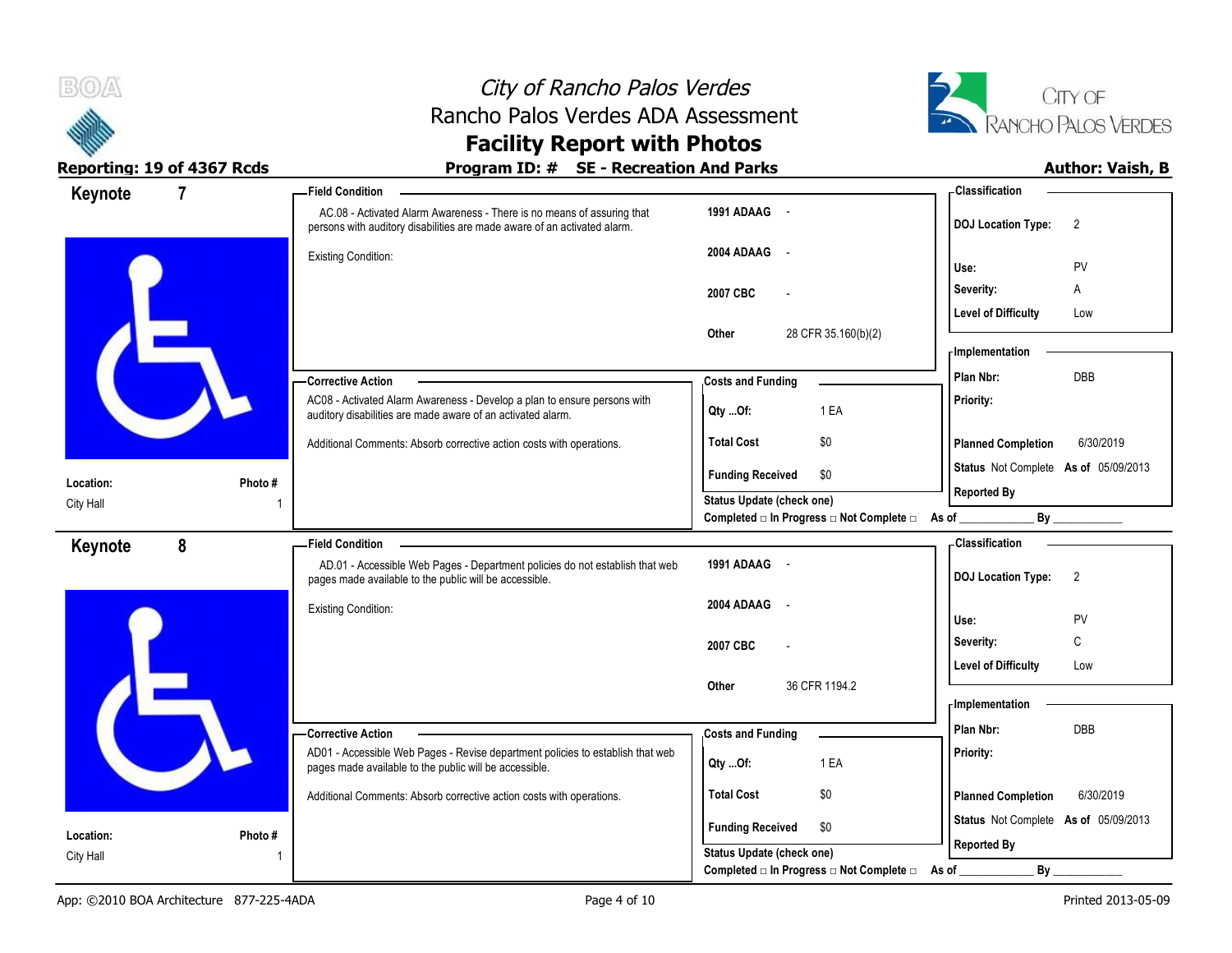



| Keynote   | 9       | - Field Condition                                                                                                                                        |                                                                                      | - Classification                            |
|-----------|---------|----------------------------------------------------------------------------------------------------------------------------------------------------------|--------------------------------------------------------------------------------------|---------------------------------------------|
|           |         | AD.02A - Ensuring Accessible Web Pages - A process is not in place to ensure<br>that all new and modified web pages and content are accessible.          | 1991 ADAAG -                                                                         | <b>DOJ Location Type:</b><br>$\overline{2}$ |
|           |         | <b>Existing Condition:</b>                                                                                                                               | 2004 ADAAG -                                                                         | PV<br>Use:                                  |
|           |         |                                                                                                                                                          | 2007 CBC<br>$\overline{\phantom{a}}$                                                 | С<br>Severity:                              |
|           |         |                                                                                                                                                          |                                                                                      | <b>Level of Difficulty</b><br>Low           |
|           |         |                                                                                                                                                          | 36 CFR 1194.2<br>Other                                                               | - Implementation                            |
|           |         | - Corrective Action                                                                                                                                      | <b>Costs and Funding</b>                                                             | DBB<br>Plan Nbr:                            |
|           |         | AD02A - Ensuring Accessible Web Pages - Establish a process to ensure that all<br>new and modified web pages and content are accessible.                 | 1 EA<br>Qty Of:                                                                      | Priority:                                   |
|           |         | Additional Comments: Absorb corrective action costs with operations.                                                                                     | \$0<br><b>Total Cost</b>                                                             | <b>Planned Completion</b><br>6/30/2019      |
| Location: | Photo # |                                                                                                                                                          | <b>Funding Received</b><br>\$0                                                       | Status Not Complete As of 05/09/2013        |
| City Hall |         |                                                                                                                                                          | <b>Status Update (check one)</b><br>Completed □ In Progress □ Not Complete □ As of _ | <b>Reported By</b>                          |
| Keynote   | 10      | <b>Field Condition</b>                                                                                                                                   |                                                                                      | - Classification                            |
|           |         | AD.03 - Existing Web Content - A plan is not in place to make existing web<br>content more accessible.                                                   | 1991 ADAAG -                                                                         | <b>DOJ</b> Location Type:<br>$\overline{2}$ |
|           |         | <b>Existing Condition:</b>                                                                                                                               | 2004 ADAAG<br>$\sim$                                                                 | Use:<br>PV                                  |
|           |         |                                                                                                                                                          | 2007 CBC<br>$\overline{a}$                                                           | C<br>Severity:                              |
|           |         |                                                                                                                                                          |                                                                                      | <b>Level of Difficulty</b><br>Low           |
|           |         |                                                                                                                                                          | 36 CFR 1194.2<br>Other                                                               | - Implementation                            |
|           |         | -Corrective Action                                                                                                                                       | <b>Costs and Funding</b>                                                             | Plan Nbr:<br>DBB                            |
|           |         | AD03 - Existing Web Content - Establish a process to review existing web content<br>and make corrections, if any, to ensure the site is more accessible. | 1 EA<br>Qty Of:                                                                      | Priority:                                   |
|           |         | Additional Comments: Absorb corrective action costs with operations.                                                                                     | <b>Total Cost</b><br>\$0                                                             | <b>Planned Completion</b><br>6/30/2019      |
| Location: | Photo # |                                                                                                                                                          | <b>Funding Received</b><br>\$0                                                       | Status Not Complete As of 05/09/2013        |
| City Hall |         |                                                                                                                                                          | Status Update (check one)                                                            | <b>Reported By</b>                          |
|           |         |                                                                                                                                                          | Completed □ In Progress □ Not Complete □                                             | $By$ <sub>—</sub><br>As of _                |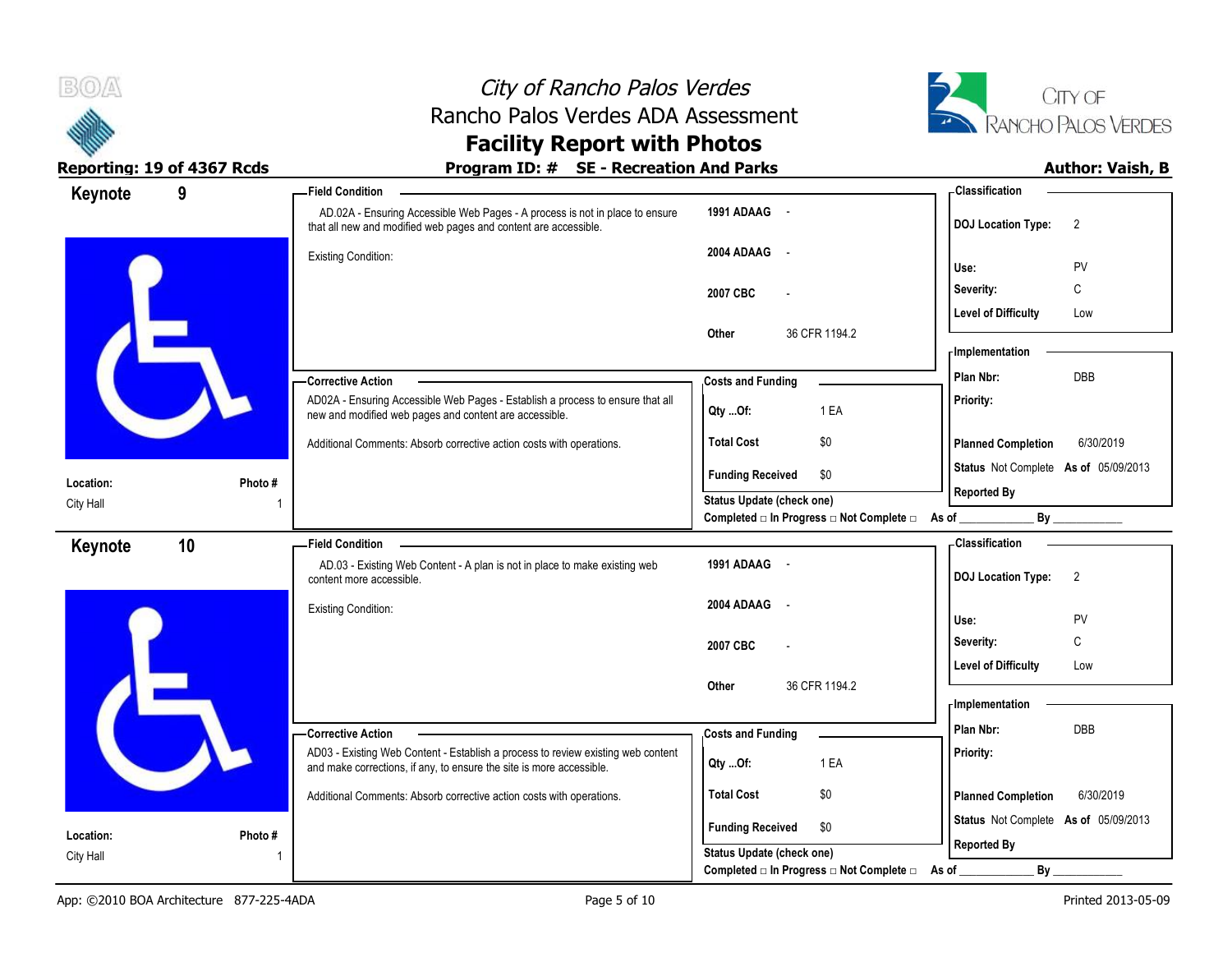



| Keynote                | 11      | -Field Condition                                                                                                                                                                           |                                                                    | -Classification                               |
|------------------------|---------|--------------------------------------------------------------------------------------------------------------------------------------------------------------------------------------------|--------------------------------------------------------------------|-----------------------------------------------|
|                        |         | AE.03 - ADA Training - Staff members who have contact with members of the<br>public, including persons with a disability, have not been informed or trained about<br>the basis of the ADA. | 1991 ADAAG -                                                       | <b>DOJ Location Type:</b><br>$\overline{2}$   |
|                        |         | <b>Existing Condition:</b>                                                                                                                                                                 | 2004 ADAAG<br>$\sim$                                               | PV<br>Use:                                    |
|                        |         |                                                                                                                                                                                            | 2007 CBC                                                           | C<br>Severity:                                |
|                        |         |                                                                                                                                                                                            |                                                                    | <b>Level of Difficulty</b><br>Low             |
|                        |         |                                                                                                                                                                                            | Other                                                              |                                               |
|                        |         |                                                                                                                                                                                            |                                                                    | - Implementation                              |
|                        |         | -Corrective Action                                                                                                                                                                         | <b>Costs and Funding</b>                                           | <b>DBB</b><br>Plan Nbr:                       |
|                        |         | AE03 - ADA Training - A qualified trainer will train staff members and volunteers<br>will be informed about the basis of the ADA.                                                          | 1 EA<br>Qty Of:                                                    | Priority:                                     |
|                        |         | Additional Comments: Absorb corrective action costs with operations.                                                                                                                       | <b>Total Cost</b><br>\$0                                           | <b>Planned Completion</b><br>6/30/2019        |
|                        |         |                                                                                                                                                                                            | <b>Funding Received</b><br>\$0                                     | Status Not Complete As of 05/09/2013          |
| Location:<br>City Hall | Photo#  |                                                                                                                                                                                            | Status Update (check one)                                          | <b>Reported By</b>                            |
|                        |         |                                                                                                                                                                                            | Completed □ In Progress □ Not Complete □ As of _                   | By                                            |
| Keynote                | 12      | <b>Field Condition</b>                                                                                                                                                                     |                                                                    | - Classification                              |
|                        |         | AE.04 - Effective Communication Training - Staff members who have contact<br>with members of the public, including persons with a disability, have not been                                | 1991 ADAAG -                                                       | <b>DOJ</b> Location Type:<br>2                |
|                        |         | trained on effective means of communication, including the use of auxiliary aids<br>and services.                                                                                          | 2004 ADAAG                                                         |                                               |
|                        |         |                                                                                                                                                                                            |                                                                    | Use:<br>PV                                    |
|                        |         | Existing Condition:                                                                                                                                                                        | 2007 CBC                                                           | C<br>Severity:                                |
|                        |         |                                                                                                                                                                                            |                                                                    | <b>Level of Difficulty</b><br>Low to Moderate |
|                        |         |                                                                                                                                                                                            | 28 CFR 35.160(a)(1)<br>Other                                       | - Implementation                              |
|                        |         | - Corrective Action                                                                                                                                                                        |                                                                    | Plan Nbr:<br>DBB                              |
|                        |         | AE04 - Effective Communication Training - Train staff members and inform                                                                                                                   | <b>Costs and Funding</b>                                           | Priority:                                     |
|                        |         | volunteers about effective means of communication, including the use of auxiliary<br>aids and services.                                                                                    | 1 EA<br>Qty Of:                                                    |                                               |
|                        |         |                                                                                                                                                                                            | <b>Total Cost</b><br>\$0                                           | <b>Planned Completion</b><br>6/30/2019        |
|                        |         |                                                                                                                                                                                            |                                                                    |                                               |
|                        |         | Additional Comments: Absorb corrective action costs with operations.                                                                                                                       |                                                                    | Status Not Complete As of 05/09/2013          |
| Location:<br>City Hall | Photo # |                                                                                                                                                                                            | <b>Funding Received</b><br>\$0<br><b>Status Update (check one)</b> | <b>Reported By</b>                            |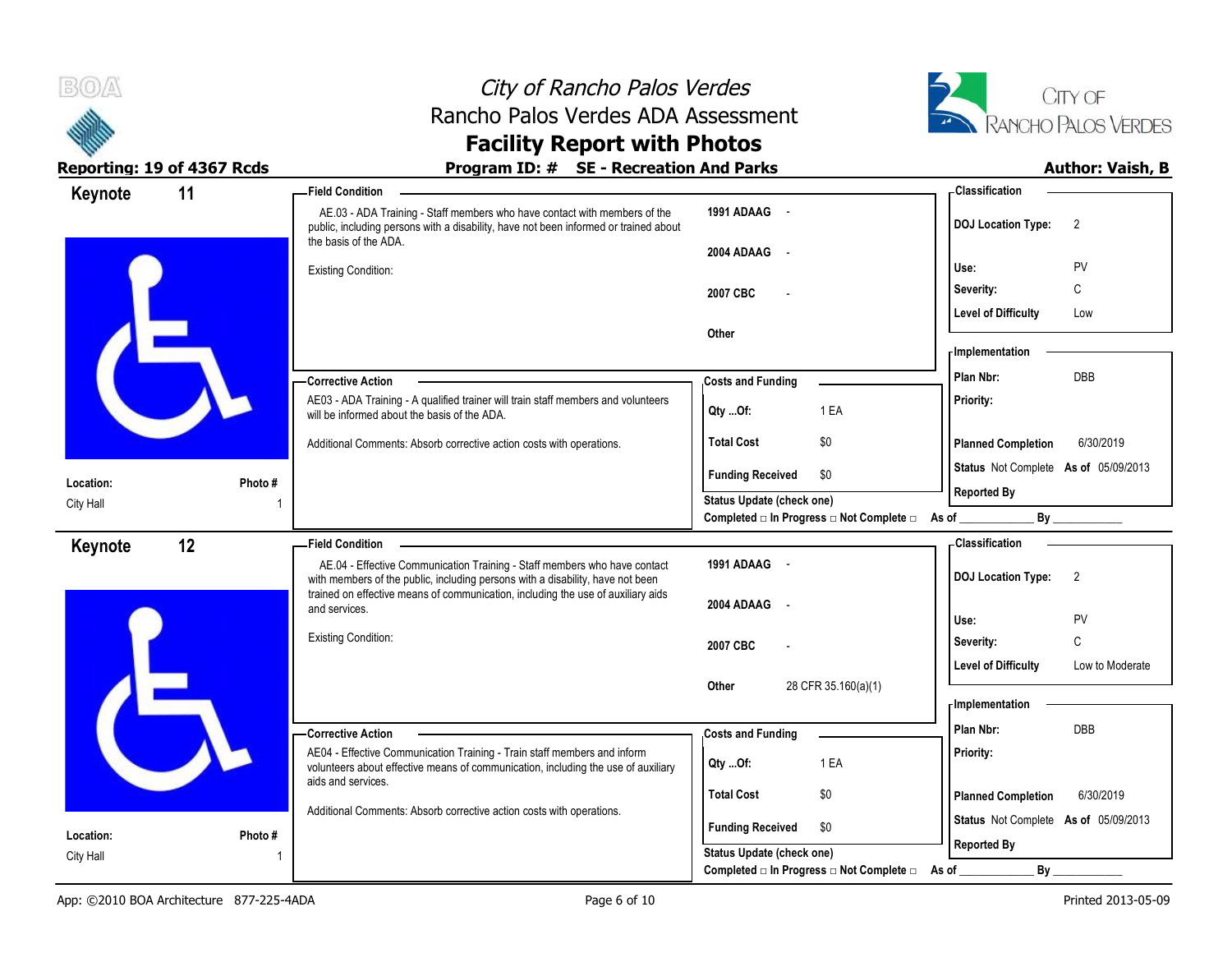



### **Reporting: 19 of 4367 Rcds Program ID: # SE - Recreation And Parks Author: Vaish, B**

| Keynote   | 13      | <b>Field Condition</b>                                                                                                                                                                                                                             |                                                          | - Classification                              |
|-----------|---------|----------------------------------------------------------------------------------------------------------------------------------------------------------------------------------------------------------------------------------------------------|----------------------------------------------------------|-----------------------------------------------|
|           |         | AE.05 - Interaction and Integration Encouragement - Staff members who have<br>contact with members of the public, including persons with a disability, have not                                                                                    | 1991 ADAAG -                                             | <b>DOJ Location Type:</b><br>$\overline{2}$   |
|           |         | been trained to encourage the interaction and integration of persons with<br>disabilities into programs provided to the general public, appropriate to a                                                                                           | 2004 ADAAG                                               | PV<br>Use:                                    |
|           |         | <b>Existing Condition:</b>                                                                                                                                                                                                                         | 2007 CBC                                                 | Severity:<br>C                                |
|           |         |                                                                                                                                                                                                                                                    |                                                          | <b>Level of Difficulty</b><br>Low to Moderate |
|           |         |                                                                                                                                                                                                                                                    | Other<br>28 CFR 35.130(d)                                |                                               |
|           |         |                                                                                                                                                                                                                                                    |                                                          | <b>Implementation</b>                         |
|           |         | — Corrective Action                                                                                                                                                                                                                                | <b>Costs and Funding</b>                                 | DBB<br>Plan Nbr:                              |
|           |         | AE05 - Interaction and Integration Encouragement - Train staff members and<br>inform volunteers on methods to encourage interaction and integration of persons<br>with disabilities into programs provided to the general public, appropriate to a | 1 EA<br>Qty Of:                                          | Priority:                                     |
|           |         | person's level of need.                                                                                                                                                                                                                            | <b>Total Cost</b><br>\$0                                 | <b>Planned Completion</b><br>6/30/2019        |
| Location: | Photo#  | Additional Comments: Absorb corrective action costs with operations.                                                                                                                                                                               | <b>Funding Received</b><br>\$0                           | Status Not Complete As of 05/09/2013          |
| City Hall |         |                                                                                                                                                                                                                                                    | <b>Status Update (check one)</b>                         | <b>Reported By</b>                            |
|           |         |                                                                                                                                                                                                                                                    | Completed □ In Progress □ Not Complete □ As of _________ | By                                            |
| Keynote   | 14      | <b>Field Condition</b>                                                                                                                                                                                                                             |                                                          | - Classification                              |
|           |         | AE.07 - New Staff Member Orientation - New staff member orientation does not<br>provide information about the ADA and a public entity's responsibility to provide                                                                                  | 1991 ADAAG -                                             | <b>DOJ Location Type:</b><br>$\overline{2}$   |
|           |         | programs, services, activities and facilities without barriers or discrimination.                                                                                                                                                                  | 2004 ADAAG                                               |                                               |
|           |         | <b>Existing Condition:</b>                                                                                                                                                                                                                         |                                                          | Use:<br>PV                                    |
|           |         |                                                                                                                                                                                                                                                    | 2007 CBC                                                 | Severity:<br>C                                |
|           |         |                                                                                                                                                                                                                                                    |                                                          | <b>Level of Difficulty</b><br>Low             |
|           |         |                                                                                                                                                                                                                                                    | 28 CFR 35.130(a)<br>Other                                | <b>Implementation</b>                         |
|           |         | -Corrective Action                                                                                                                                                                                                                                 | <b>Costs and Funding</b>                                 | Plan Nbr:<br><b>DBB</b>                       |
|           |         | AE07 - New Staff Member Orientation - Revise new staff member orientation to                                                                                                                                                                       |                                                          | Priority:                                     |
|           |         | include information about the ADA and a public entity's responsibility to provide<br>programs, services, activities and facilities without barriers or discrimination.                                                                             | 1 EA<br>Qty Of:                                          |                                               |
|           |         |                                                                                                                                                                                                                                                    | <b>Total Cost</b><br>\$0                                 | 6/30/2019<br><b>Planned Completion</b>        |
|           |         | Additional Comments: Absorb corrective action costs with operations.                                                                                                                                                                               | <b>Funding Received</b><br>\$0                           | Status Not Complete As of 05/09/2013          |
| Location: | Photo # |                                                                                                                                                                                                                                                    | <b>Status Update (check one)</b>                         | <b>Reported By</b>                            |
| City Hall |         |                                                                                                                                                                                                                                                    |                                                          |                                               |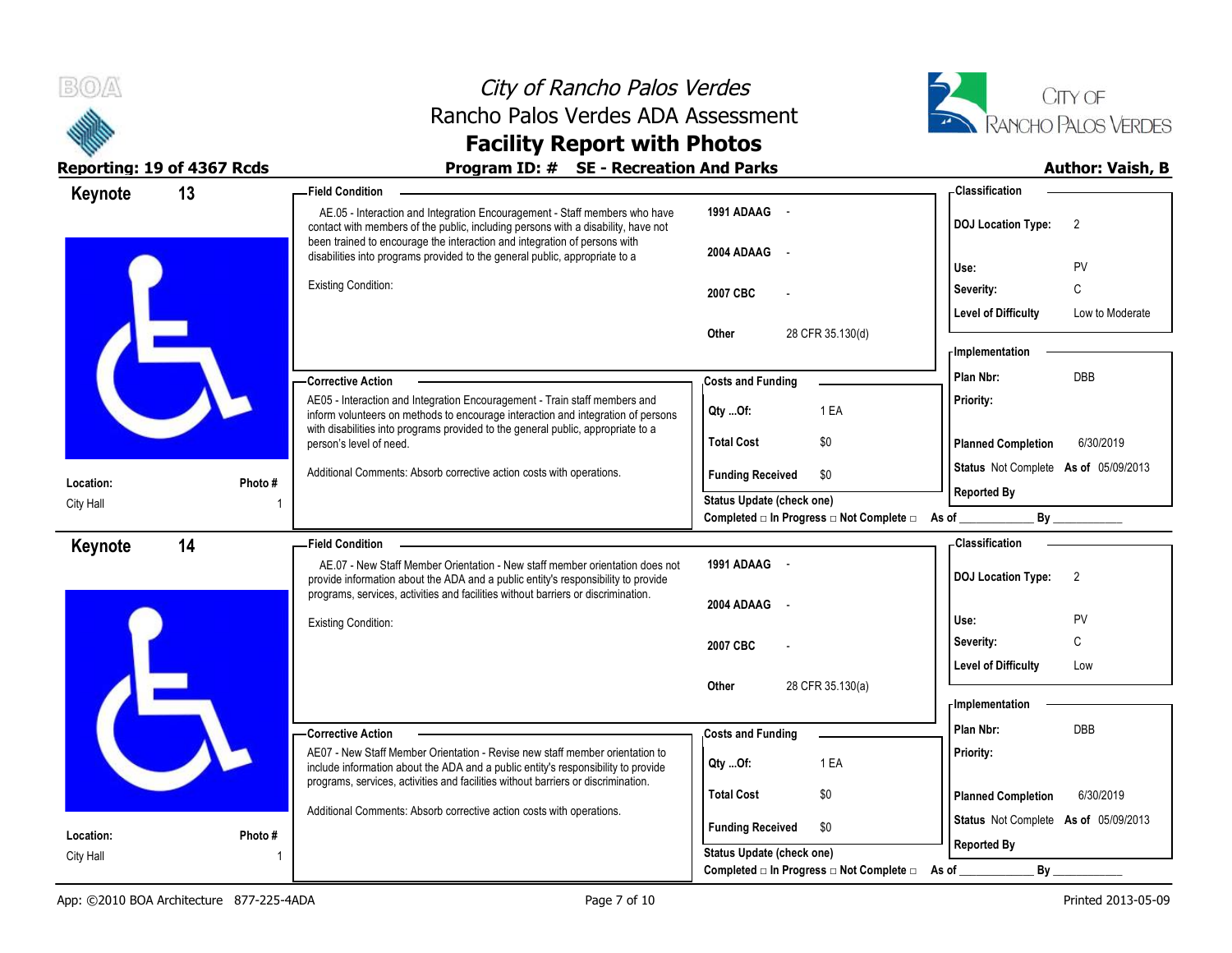



### **Reporting: 19 of 4367 Rcds Program ID: # SE - Recreation And Parks Author: Vaish, B**

 AE.08 - Periodic Training and Updates - Staff members are not provided with periodic training and updates in the availability of auxiliary aids and services, and how to respond to requests for reasonable accommodation. Existing Condition: AE08 - Periodic Training and Updates - Provide staff members with periodic training and updates on the availability of auxiliary aids and services, and how to respond to requests for reasonable accommodation. Additional Comments: Absorb corrective action costs with operations. **Corrective Action Photo #** 1 **1991 ADAAG** - **2004 ADAAG** - **2007 CBC** - **Other** 28 CFR 35.160(b) **Priority: Total Cost** \$0 **15 Field Condition Status** Not Complete **As of** 05/09/2013 **Keynote Costs and Funding <b>Plan Nbr:** DBB **Use:** PV **Severity:** C **DOJ Location Type:** 2 **Level of Difficulty** Low to Moderate **Location:** City Hall **Planned Completion** 6/30/2019 **Classification Implementation Funding Received \$0 Status Update (check one)** Completed □ In Progress □ Not Complete □ As of \_\_\_\_\_\_\_\_\_\_\_\_\_\_\_\_\_\_\_\_\_\_\_\_\_\_\_\_\_\_\_\_\_ **Reported By Qty ...Of:** 1 EA AE.09 - Training on Website Accessibility - Staff members and contractors responsible for web page and content development have not completed training on website accessibility. Existing Condition: AE09 - Website Accessibility Training - Train staff members and inform contractors on procedures for website accessibility. Additional Comments: Absorb corrective action costs with operations. **Corrective Action Photo #** 1 **1991 ADAAG** - **2004 ADAAG** - **2007 CBC** - **Other** 36 CFR 1194 22 **Priority: Total Cost** \$0 **16 Field Condition Status** Not Complete **As of** 05/09/2013 **Keynote Costs and Funding <b>Plan Nbr:** DBB **Use:** PV **Severity:** C **DOJ Location Type:** 2 **Level of Difficulty** Low to Moderate **Location:** City Hall **Planned Completion** 6/30/2019 **Classification Implementation Funding Received \$0 Status Update (check one)** Completed □ In Progress □ Not Complete □ As of \_\_\_\_\_\_\_\_\_\_\_\_\_\_\_\_\_\_\_\_\_\_\_\_\_\_\_\_\_\_\_\_\_ **Reported By Qty ...Of:** 1 EA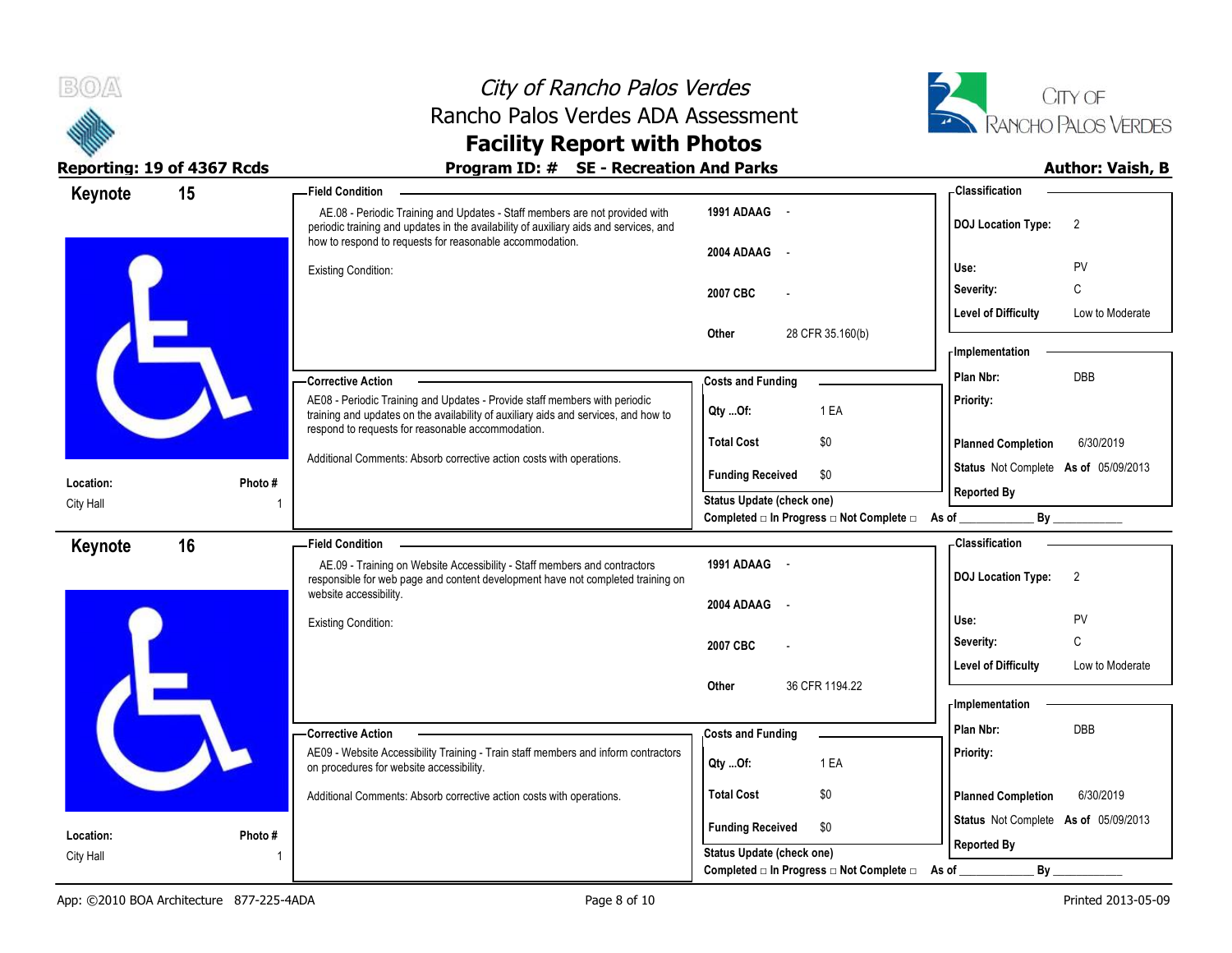



## Reporting: 19 of 4367 Rcds **Program ID: # SE - Recreation And Parks Program ID: # SE - Recreation And Parks Program ID: # SE - Recreation And Parks Program ID: # SE - Recreation And Parks Program 10: 10**

| Keynote   | 17      | <b>Field Condition</b>                                                                                                                                                                                                       |                                                                                            | - Classification                                           |
|-----------|---------|------------------------------------------------------------------------------------------------------------------------------------------------------------------------------------------------------------------------------|--------------------------------------------------------------------------------------------|------------------------------------------------------------|
|           |         | AE.10A - Emergency Services Staff - Hearing Disabilities - The staff members<br>who provide emergency services to the public are not trained in other means of<br>communication with persons with hearing disabilities.      | 1991 ADAAG -                                                                               | 2<br><b>DOJ Location Type:</b>                             |
|           |         |                                                                                                                                                                                                                              | 2004 ADAAG<br>$\sim$ $-$                                                                   | Use:<br>PV                                                 |
|           |         | Existing Condition:                                                                                                                                                                                                          |                                                                                            | B<br>Severity:                                             |
|           |         |                                                                                                                                                                                                                              | 2007 CBC                                                                                   | <b>Level of Difficulty</b><br>Low to Moderate              |
|           |         |                                                                                                                                                                                                                              | 28 CFR 35.160(a)<br><b>Other</b>                                                           |                                                            |
|           |         |                                                                                                                                                                                                                              |                                                                                            | - Implementation                                           |
|           |         | -Corrective Action                                                                                                                                                                                                           | <b>Costs and Funding</b>                                                                   | <b>DBB</b><br>Plan Nbr:                                    |
|           |         | AE10A - Emergency Services Staff - Hearing Disabilities - Train staff members who<br>provide emergency services to the public and inform volunteers on other means of                                                        | 1 EA<br>Qty Of:                                                                            | Priority:                                                  |
|           |         | communication with persons with hearing disabilities.                                                                                                                                                                        | <b>Total Cost</b><br>\$0                                                                   | 6/30/2019<br><b>Planned Completion</b>                     |
|           |         | Additional Comments: Absorb corrective action costs with operations.                                                                                                                                                         | <b>Funding Received</b><br>\$0                                                             | Status Not Complete As of 05/09/2013                       |
| Location: | Photo # |                                                                                                                                                                                                                              | <b>Status Update (check one)</b>                                                           | <b>Reported By</b>                                         |
| City Hall |         |                                                                                                                                                                                                                              | Completed $□$ In Progress $□$ Not Complete $□$ As of                                       | $By$ <sub>—</sub>                                          |
| Keynote   | 18      | <b>Field Condition</b>                                                                                                                                                                                                       |                                                                                            | - Classification                                           |
|           |         | AE.10B - Emergency Services Staff - Visual Disabilities - The staff members<br>who provide emergency services to the public are not trained in other means of<br>communication with persons with visual disabilities.        | 1991 ADAAG -                                                                               | <b>DOJ Location Type:</b><br>$\overline{2}$                |
|           |         |                                                                                                                                                                                                                              | 2004 ADAAG<br>$\overline{\phantom{a}}$                                                     |                                                            |
|           |         | <b>Existing Condition:</b>                                                                                                                                                                                                   |                                                                                            | PV<br>Use:<br>B                                            |
|           |         |                                                                                                                                                                                                                              | 2007 CBC                                                                                   | Severity:<br><b>Level of Difficulty</b><br>Low to Moderate |
|           |         |                                                                                                                                                                                                                              | 28 CFR 35.160(a)<br>Other                                                                  |                                                            |
|           |         |                                                                                                                                                                                                                              |                                                                                            | - Implementation                                           |
|           |         | -Corrective Action                                                                                                                                                                                                           | <b>Costs and Funding</b>                                                                   | Plan Nbr:<br>DBB                                           |
|           |         | AE10B - Emergency Services Staff - Visual Disabilities - Train staff members who<br>provide emergency services to the public and inform volunteers on other means of<br>communication with persons with visual disabilities. | 1 EA<br>Qty Of:                                                                            | Priority:                                                  |
|           |         |                                                                                                                                                                                                                              | <b>Total Cost</b><br>\$0                                                                   | <b>Planned Completion</b><br>6/30/2019                     |
|           |         | Additional Comments: Absorb corrective action costs with operations.                                                                                                                                                         | <b>Funding Received</b><br>\$0                                                             | Status Not Complete As of 05/09/2013                       |
| Location: | Photo # |                                                                                                                                                                                                                              |                                                                                            | <b>Reported By</b>                                         |
| City Hall |         |                                                                                                                                                                                                                              | Status Update (check one)<br>Completed $\Box$ In Progress $\Box$ Not Complete $\Box$ As of | By                                                         |